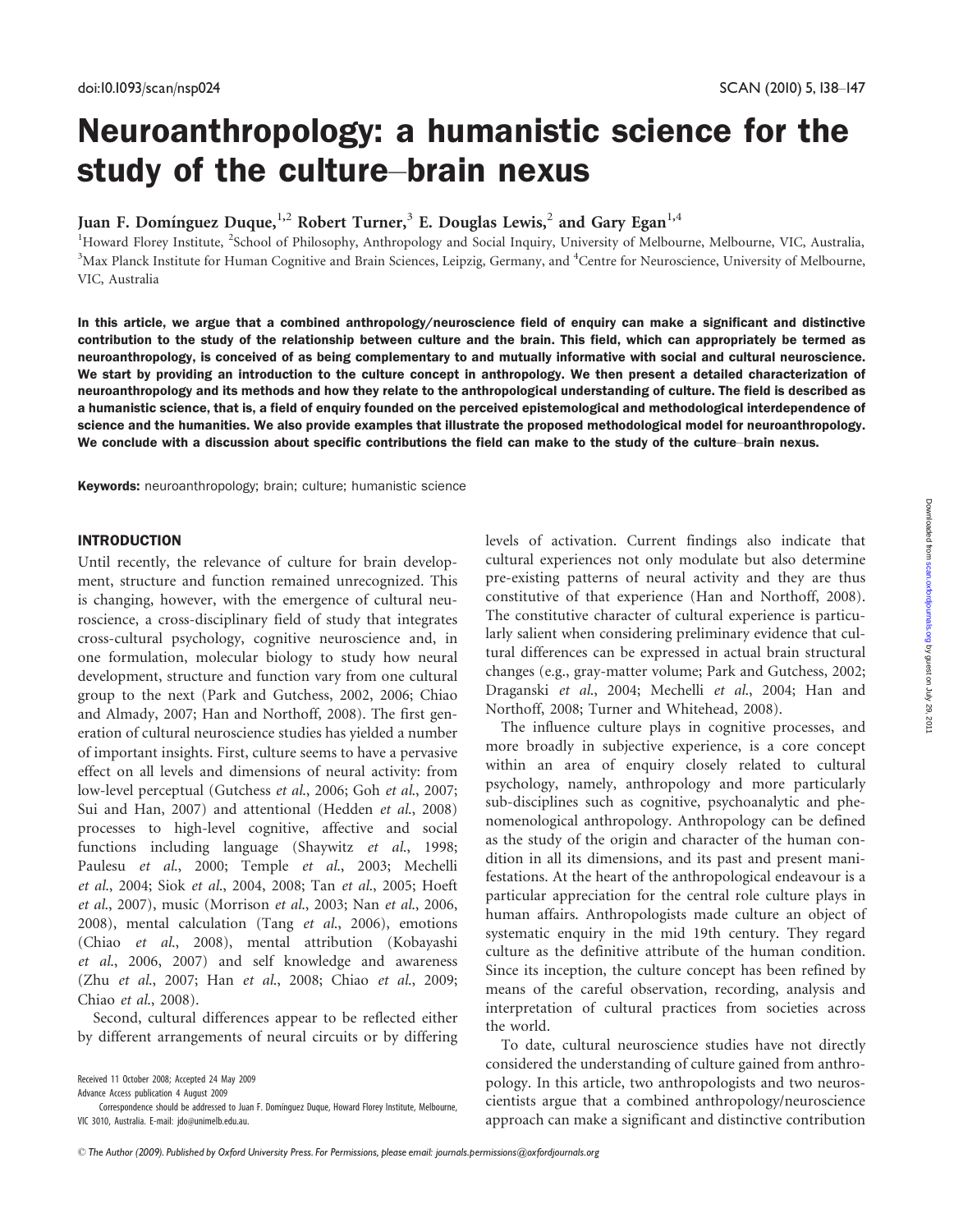to the study of the relationship between culture and the brain. Furthermore, we advocate that anthropology and neuroscience should be integrated within a field of study that can appropriately be termed neuroanthropology. We start by providing an introduction to the culture concept in anthropology. We then present a detailed characterization of neuroanthropology and its methods, together with illustrative examples. We conclude with a discussion about specific contributions the field can make to the study of the culturebrain nexus in the context of other related disciplines such as social and cultural neuroscience.

# AN ANTHROPOLOGICAL DEFINITION OF CULTURE

There is wide agreement in anthropology that culture is socially transmitted and thereby shared. There is also agreement that culture can constrain human action even more than biological needs. However, much debate surrounds the efforts at characterizing culture in a more detailed manner. The particulars of this debate need not concern us here (Wolf, 1982; Clifford, 1988; Abu-Lughod, 1991; Goody, 1994; Keesing, 1994; Fox, 1995; Trouillot, 1995; Strauss and Quinn, 1997; Brumann, 1999), but we suggest that they are due to culture's intrinsically dual characterization, possessing several pairs of contrasting but complementary attributes. This duality may be key to apprehending the anthropological understanding of culture in its diversity and complexity.

First, culture is an abstract, general concept characterized by being, as noted above, socially created, reproduced and transmitted. However, one can also talk meaningfully about a concrete culture formed by a group of people who may or may not share a sense of belonging to their group, but who nevertheless constitute a distinct system of social activity. Second, culture can be conceived as the shared structures of meaning in terms of which people do things and understand each other. At the same time, culture can correspond to the practices people perform that mediate and embody those meanings.

Third, culture is modal, inter-subjective, public, social and distributed, whilst also having particular, individual, private and psychological dimensions. The first set of attributes is undeniably definitional of culture. Shared understandings and mutually intelligible practices must have some modality and general validity across a group of people, and must be inter-subjectively created, publicly available, socially reproduced and distributed in a population. However, each one of us has direct access only to our own experiences, psychological and private in nature. As Strauss and Quinn have argued, shared understandings 'are the product of current events in the public world interacting with mental structures, which are in turn the product of such interactions with the public world' (1997: 6).

Culture has also a 'thing' and a 'process' aspect. As a thing, culture, a culture, has a degree of stability, coherence, identity and endurance. On the other hand, the 'thingness' of culture is strangely elusive, transitory and fuzzy. This is perhaps due to the fact that culture is also a process, a perpetually unfolding stream of meanings and practices. Culture's thingness is intimately linked to its processual character. Thus, the stability present in culture and cultural forms emerges from the ongoing activity of individuals. Cultural stability is therefore dynamic. For this same reason, culture and cultural forms, are always threatened with dissolution. This is intimately linked to the fact that, within any culture, there is much variability, with many, if not all, cultural meanings being constantly negotiated and contested. The negotiated, contested character of cultural meanings and practices highlights another fundamental dimension of culture, i.e., power. Power can be understood as the effect of social and cultural practices by means of which outcomes are secured, resources are appropriated and distributed, and people are coerced or vie for control (Giddens, 1984).

Finally, culture is both real and constructed. That is, culture is at the same time a fact, something that can be objectively described with a certain degree of confidence, and a fiction, in the sense that culture is, "something made," something fashioned-the original meaning of the Latin fictio', not that it is false or unfactual (Geertz, 1973: 15; see also, Clifford, 1986). The description of culture and of cultures is thus bound to be an analytic as well as an interpretive endeavour and this description is therefore continually contested, but by the same token, it stands to be continually refined.

# NEUROANTHROPOLOGY: A HUMANISTIC SCIENCE

#### Definition and scope

Since culture has a psychological dimension, one can also meaningfully talk of culture having a neural dimension. This has been recognized by a small group of anthropologists since the 1970s (Laughlin and d'Aquili, 1974; Paredes and Hepburn, 1976; d'Aquili et al., 1979; Laughlin et al., 1990; Turner, 1983, 1985; Reyna, 2002; see also sociologist TenHouten, 1976a, 1976b, 1985, 1992, 1999). Recently, anthropology has re-engaged with neuroscience as evidenced by the American Anthropological Association conference session (Lende and Downey 2008) entitled 'The Encultured Brain: Neuroanthropology and Interdisciplinary Engagement'.

In this article, we propose a research strategy to study the relationship between culture and the brain from a distinctively anthropological perspective. Lewis (unpublished data) introduced the term neuroanthropology to designate a 'new science that draws, inter alia, on evolutionary biology, neuroscience, memetics, cultural anthropology, semiotics, linguistics and neurolinguistics'. This use is independent of two other separate instances where the term was earlier introduced by TenHouten (1976a, 1976b) and d'Aquili et al. (1979). Turner, reflecting on the neural instantiation of culture, suggested that cultures 'and their associated worldviews represent relatively coherent and systematic biases in brain functional anatomy' (Turner, 2001: 167). He has argued that anthropologists and neuroscientists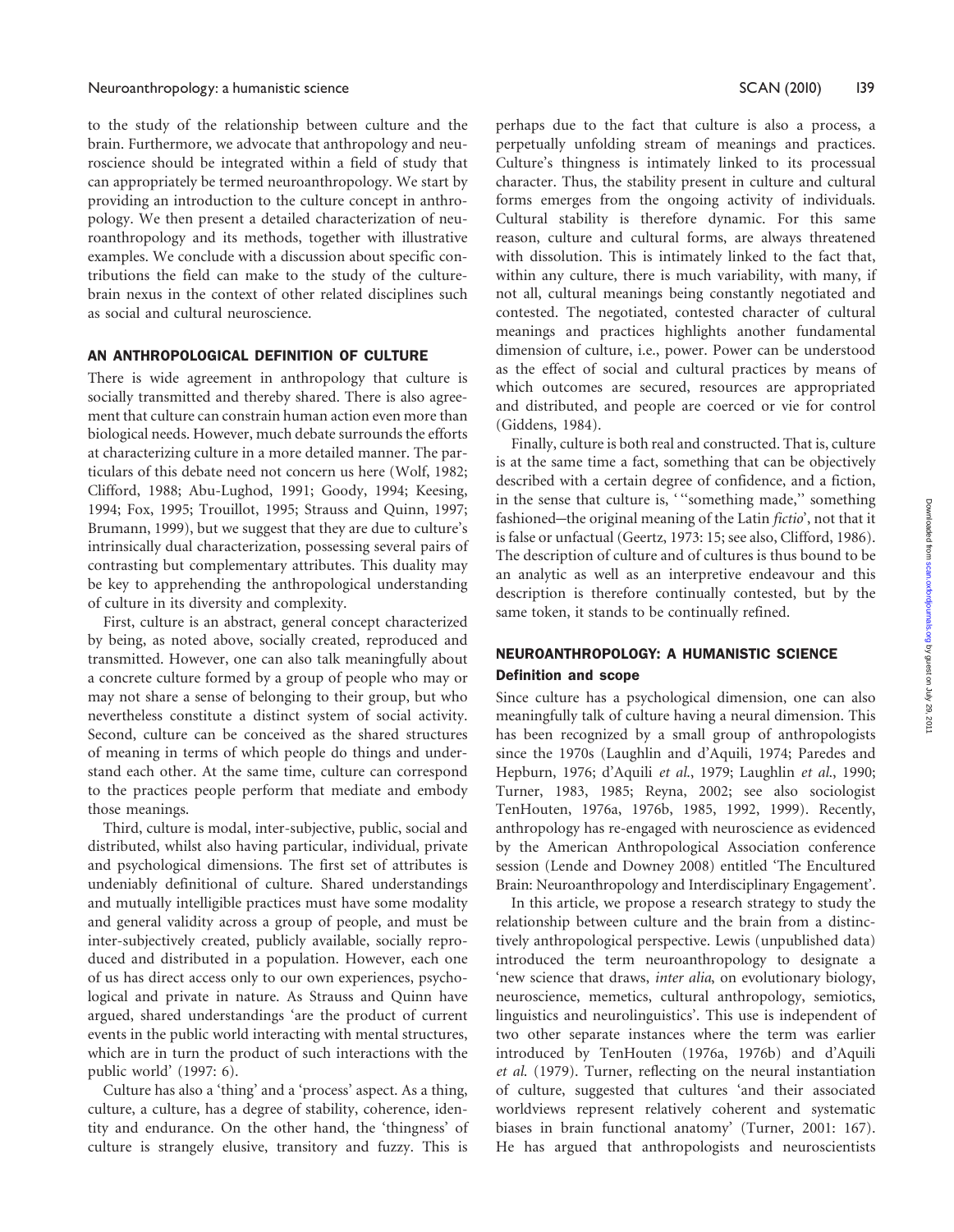have much to gain from collaborating with each other and much to lose if they scorn each other's insights (2002; Turner and Whitehead, 2008).

Domínguez (2007) has integrated these perspectives, coming up with the current, unified definition of neuroanthropology, followed in this article, as the study of the experiential and neurobiological aspects of cultural activity. In this formulation, neuroanthropology can guide exploration of brain function with respect to culture to address the neuroscientific question: 'what are the neural instantiations of socially shared meanings and practices?' It can also assist with a traditional anthropological question: 'how [do] people appropriate their [cultural] experience and act on it, some times to recreate and other times to change the public social world' (Strauss and Quinn, 1997: 8). Strauss and Quinn rightly note that we need to know how the mind works in order to answer this question. Neuroscience clearly provides the most fundamental perspective yet available in this regard. Two additional central questions defining the scope of neuroanthropology are: (i) 'what are the neural mechanisms enabling cultural understandings and practices'; and (ii) 'how did these mechanisms evolve?' Note that these questions issue largely from various dual attributes of culture mentioned above-they refer to meanings and practices and they capture the idea that culture, being both a shared and an individual level phenomenon, structures social experience as well as psychological processes.

#### Neuroethnography

Integrating research methods from neuroscience and anthropology provides one way to address the above questions (Domínguez, 2007). The neurosciences conform to a generalistic, nomothetic and context-independent form of enquiry known as 'Explanation' in philosophy of science. Research involves highly formalized laboratory experiments aimed at uncovering clear cause–effect relationships between cognitive function and brain structure and activity. Observational methods are used, such as functional magnetic resonance imaging and electroencephalography, together with manipulation and interference techniques such as lesion studies and electrical stimulation. Experiments are designed to be subtractive, factorial or parametric, in order to test hypotheses by means of statistical deductive/inductive analytic tests. There are also data-driven approaches with no a priori assumptions about expected regularities in the data, but they still require precisely controlled experiments in which the covariates of interest can at least be estimated.

Much anthropological research is based on a similar scientific, explanatory approach, but currently, the anthropological study of culture more often conforms to a humanistic, but still empirical strategy. From this perspective, anthropology's goal is to 'understand' cultural practices and the meaning of symbols. In the humanistic tradition, 'Understanding' refers to an interpretive activity that works by considering particular practices and symbols with respect to their context, i.e., their history, the specific situations in which they occur, and other practices and symbols relevant to them. Understanding is said to occur when the relationship between the particular and its context is grasped (von Wright, 1971; Ricoeur, 1990, 1991). Figuring out someone's intentions and grasping the meaning of a symbol, or even a word in a sentence, are thus eminently interpretive rather than analytic processes. Instead of deduction and induction, these interpretive strategies rely predominantly on a form of natural probabilistic inference known as abduction (Peirce, 1960) that can lead to adequate conclusions depending on background knowledge and previously established assumptions (Domínguez, 2007; Ginzburg, 1980; Clifford, 1988). Bayesian probability theory is a rigorous implementation of abduction. In order to understand cultural activity, anthropologists undertake fieldwork by living and integrating with the people they study for extended periods of time. They become participant observers and observing participants of the studied people's realities (Tedlock, 1991). In other words, anthropologists acquire (to a certain extent) the culture of the people they study. This is the essence of the ethnographic method-ethnography literally meaning the writing down of the social life of people.

We contend that 'understanding' of cultural activity must guide enquiry about the relationship between culture and the brain. Research into the neural instantiation of a domain of cultural activity requires a profound understanding of that domain. The canonical methodological paradigm we propose for neuroanthropology consists of generating neuroscientific investigations from actual ethnographic fieldwork in particular populations. This involves embedding neuroscientific experiments in ethnography. Doing research in this fashion entails the use of constructs and variables derived from ethnographic fieldwork that can be operationalized and manipulated in the neuroscience laboratory. This research model is consistent with that of cognitive anthropology (Garro, 1988, 2000; Caulkins, 1995; Caulkins and Hyatt, 1999; Ross, 2002a, 2002b, 2004), and is composed of two phases: an exploratory ethnographic phase providing 'in-depth knowledge of the research subject and clear, theoretical expectations', and a second experimental phase in which appropriate protocols are developed (Ross, 2004: 81). This second phase involves actual experiments such as those currently performed in social and cultural neuroscience, which may in turn be derived from cognitive anthropology/cognitive psychology experiments, themselves informed by ethnographic fieldwork. Results from the experimental phase are, in turn, expected to suggest new avenues of enquiry for further ethnography/experimental cycles. We can describe this method as neuroethnography.

#### Addressing scientific and humanistic questions

Neuroethnographies can obviously address scientific and humanistic questions at the neural, experiential and behavioural levels. This combined scientific/humanistic approach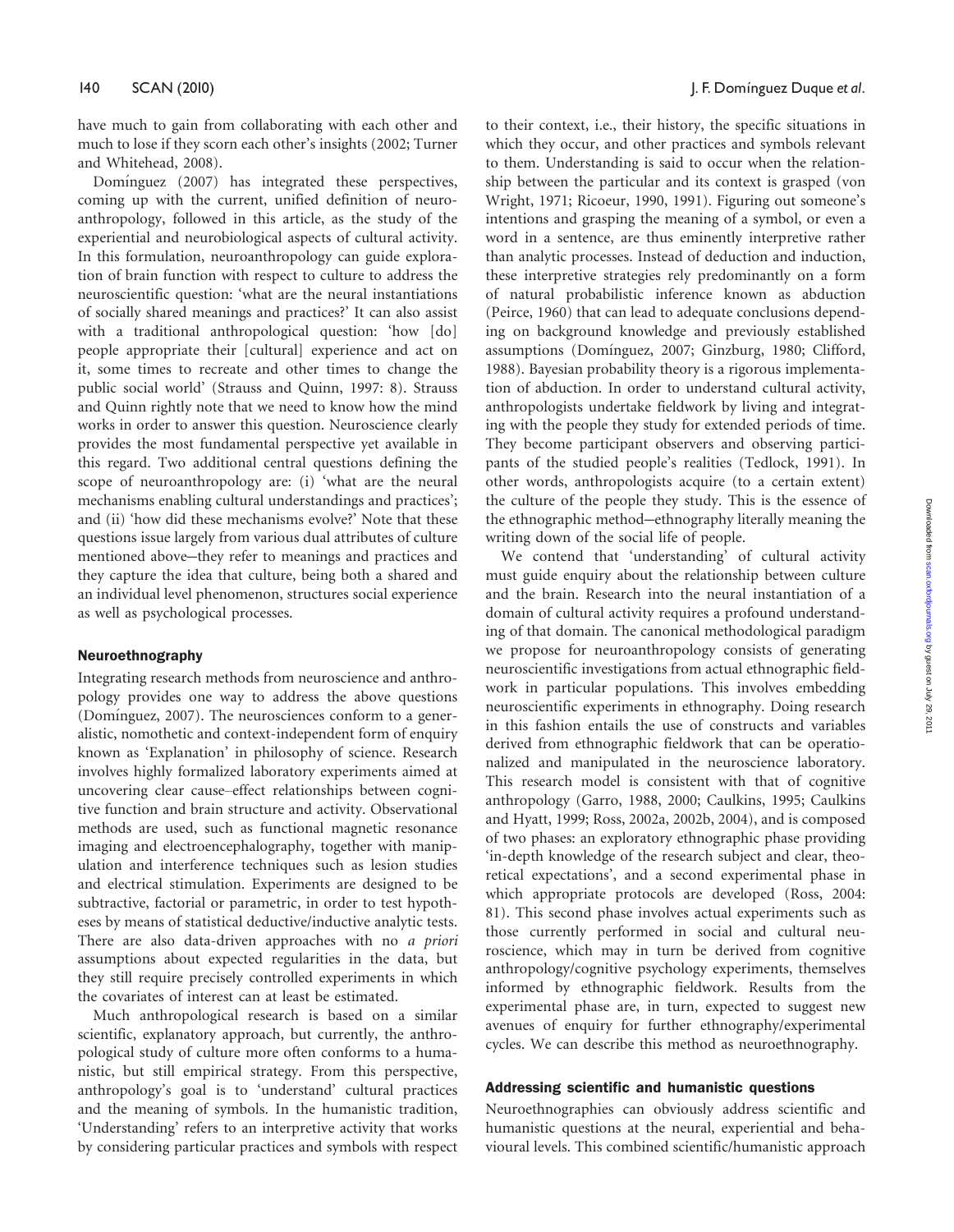is well suited to deal with the dual character of culture and the implications of this duality for brain development, function and structure. Issues of scientific character such as identifying species-wide invariants as well as cross-cultural regularities and differences can be tackled by means of the methodological repertoire available from social and cultural neuroscience research. This repertoire includes cross-cultural comparisons, cross-sectional and experience-related longitudinal strategies, as well as the combination of these experimental protocols. In cross-cultural, comparisons, culture, conceived as a discrete system of activity, is used as a grouping variable. By comparing cultural groups thought to differ with respect to some neurocognitive mechanism, it is possible to isolate differences in neural organization and behavioural responses between the groups (Park and Gutchess, 2002). Cross-sectional and longitudinal studies can, in turn, shed light onto the neuroanatomical and functional correlates of cultural learning and experience and their temporal dynamics (Poldrack, 2000; Draganski et al., 2004, 2006; Draganski and May, 2008).

Humanistic questions can also be addressed neuroethnographically by taking a particularistic, interpretive approach to cultural experience and the neural bases of that experience (Domínguez, 2007). This approach is illuminated by comparing ethnography with clinical research, of which neurology is a classic example. Anthropology and clinical research both deal with a set of signifiers: symptoms in the case of clinical practice, and intentions and symbolic acts in the case of anthropology (Geertz, 1973). In clinical settings, 'symptoms (even when they are measures) are scanned for theoretical peculiarities-that is, they are diagnosed' (Geertz, 1973: 26). Each individual's clinical history is thus examined independently leading to a diagnosis, the hypothesized physiological changes associated with a disease or injury. This diagnosis is specific to the individual and is based on the interpretation of his or her symptoms with reference to the available body of knowledge about brain diseases and lesions. Clearly, the pre-dominant form of inference in clinical research is, as in anthropology, abduction. Rather than reaching a diagnosis, the aim of anthropology is, in contrast, to uncover 'the conceptual structures that inform our subject's acts' based on the interpretation of the intentions and the symbols associated with those acts (Geertz, 1973: 27). We suggest that the model of clinical research can be used to study the healthy brain, and more precisely, the cultural brain of individuals. Given that the conceptual structures that inform people's acts have a physiological manifestation, a neural instantiation, interpreting symbolic acts in the light of what neuroscience has unveiled about cognitive function of the healthy brain should ultimately aid us in uncovering the neural expression of those structures. The reverse is also true: a better understanding of neural mechanisms has an important role to play in the interpretation of cultural meanings and practices.

We noted above the role of clinical history in diagnosis. Investigating the neural instantiation of cultural forms will similarly require compiling and examining what we may call the cultural history of particular brains. We expect the in-depth and longitudinal view such a history affords to enable researchers to: (i) identify likely cultural sources of variance in brain structure and function by correlating neurometric data with those sources; (ii) determine to what extent neural measurements associated with different sources of variance are mutually dependent; and (iii) elucidate the temporal dynamics of structural and functional changes associated with different sources of cultural variance by taking neural measurements at different points in time to build a life history of a cultural brain. By the above means, neuroethnography will be able to investigate the unique ways culture is manifested in the lives of individuals, which are otherwise obscured by the homogenizing effects of generalizing methods. Several life histories can, of course, be collected and specific themes or events within them can be investigated to arrive at group generalizations, a research strategy known as case series.

Neuroanthropology is defined by the integration of research methods from science and the humanities to address both scientific and humanistic questions. For this reason, we conceive of it as a humanistic science. Valid, pragmatically useful knowledge is, from this perspective, the outcome of enquiries that integrate the forms of intelligibility characteristic of the sciences-deduction and induction-and the humanities-abduction (Domínguez, 2007; see also von Wright, 1974; Weick, 1979; Cialdini, 1980; Ricoeur, 1990, 1991; Stocking, 1992; Koepping, 1995; Bernard, 1998; Changeux and Ricoeur, 2000; Fine and Elsbach, 2000; Bohman, 2003a, 2003b; Bertilsson, 2004). Thus, predictions are deductively derived from hypotheses. The observation of separate instances of a prediction lends inductive support to the associated hypothesis. Hypotheses and other related useful concepts are generated, however, by means of abduction (Peirce, 1960). Science and the humanities are thus dialectically related. They are two moments in the wider cycle of intelligibility and must be jointly and iteratively deployed in order to advance our comprehension of the world.

# ILLUSTRATING THE NEUROETHNOGRAPHIC METHOD

No published study yet conforms to the neuroethnographic method. In this section, we present a few examples from cognitive anthropology, cultural psychology and social neuroscience, as well as a study we have designed that illustrate the main features of this method, combining ethnographic investigation with experimentation, quantitative manipulation and the use of culturally defined variables. More specifically, these examples show how ethnographically based understanding of a cultural phenomenon contributes, among other things, to the formulation of testable hypotheses and the interpretation of results. Finally, the example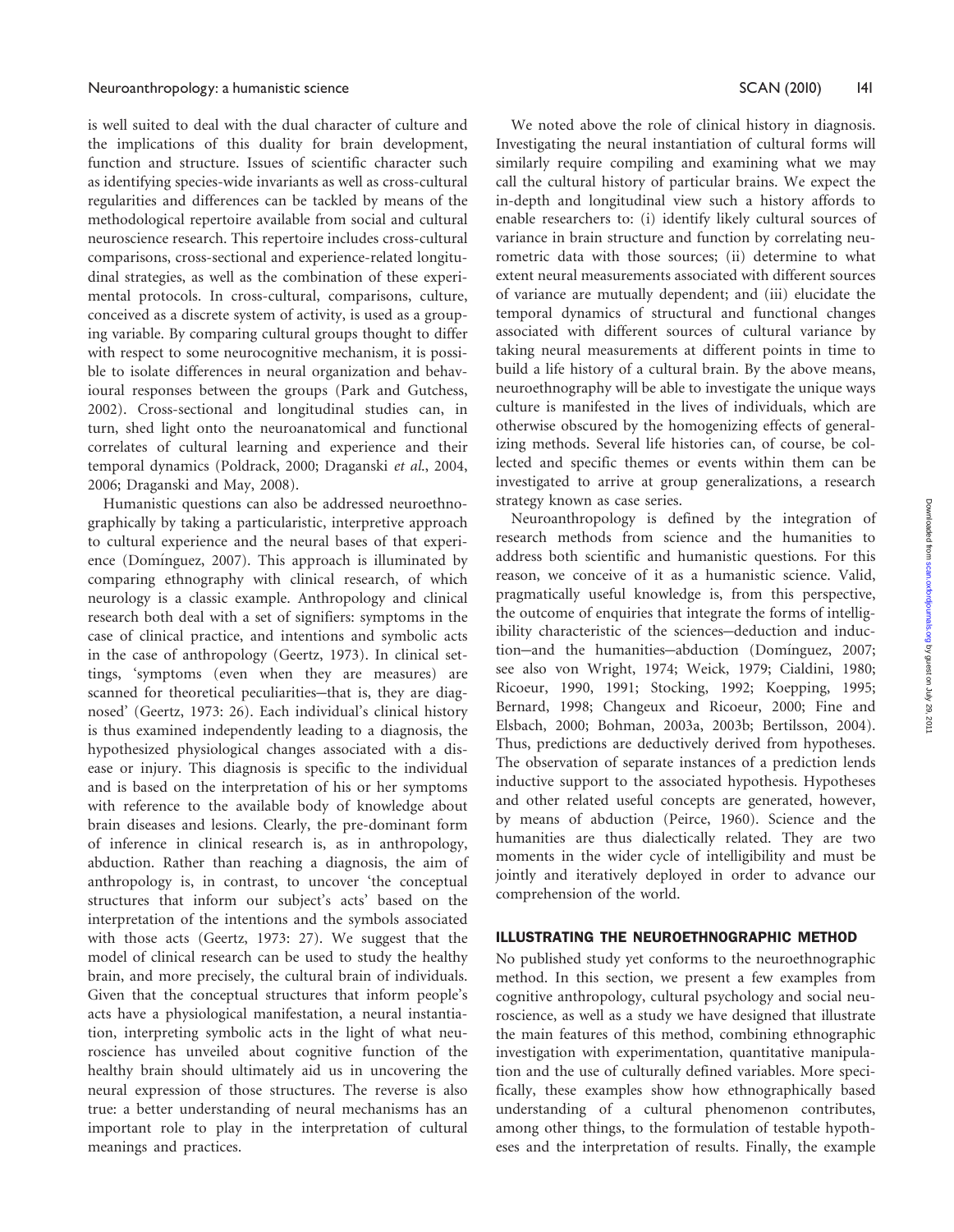from social neuroscience and our own study explicitly demonstrate the actual integration of theory and methods from anthropology and neuroscience in order to tackle specific research questions.

#### Cognitive anthropology

The integration of participant observation fieldwork with quantitative experimental science has been a feature of cognitive anthropology (D'Andrade, 1987, 1995; Garro, 1988, 2000; Caulkins, 1995; Atran et al., 1999; Caulkins and Hyatt, 1999; Ross, 2002a, 2002b, 2004; Ross and Medin, 2005; Medin et al., 2007). An illustrative example is Ross's (2002a) study of ecological knowledge among the Lacandon Maya of Mexico. Ethnographic fieldwork revealed the existence of differences in environmental cognition, decisionmaking and behaviour between the older and younger Lacandon generations. Ross confirmed the presence of these differences and determined their character and extent by applying a principal component analysis on a subject-bysubject matrix containing informants' responses to questions of ecological knowledge. This technique, known as consensus analysis in cognitive anthropology, assumes that widely shared information is reflected in high agreement among individuals (Romney et al., 1986). A decontextualized interpretation of these results would suggest that the difference in ecological knowledge is due simply to level of expertise between the two generations and that it will be overcome with time. The understandings arrived at and the information collected through ethnographic fieldwork suggested instead that this difference reflects a fundamental shift in the underlying model of the world of the younger generation brought about by changes in the social, economic, religious and settlement spheres of Lacandon life. The formal experimental and analytic approach in this study allowed the exploration of patterns of agreement among Lacandon informants and lent support to the hypothesis of the existence of an intergenerational difference in ecological knowledge amongst them. However, ethnographic knowledge led to the formulation of the hypothesis, the choosing of an appropriate informant pool and the meaningful interpretation of the results.

Measures of cultural consensus can be used to quantify the identifiability of a given representation or practice in, for example, a brain imaging experiment. The greater the consensus, the greater the statistical power of the experiment. In addition, consensus analysis can also be useful for neuroanthropological research involving cross-cultural comparisons in that it can substantiate the assumption that the groups under study indeed differ along the dimension being investigated. The presence of varying degrees of consensus, however, indicates that cultural models are not fully shared within a group. There is thus a need to 'explore the distribution of cognitions not only across but also within cultural groups' (Ross, 2004: 130). By the same token, it should be possible to explore the distribution of neural representations

both across and within cultural groups by applying consensus analytic techniques to functional and structural brain data. An important aspect of neuroanthropology will be then to examine the neural substrates of variation or consensus in cultural models. Cultural consensus measures may also help to account for patterns of individual variation in brain imaging experiments. Brain activity patterns revealed in an imaging experiment may, in turn, help to elucidate differences in the cultural models that individuals within a group use. Together with the approach of the life history of the cultural brain, attention to varying degrees of consensus will help disentangling cross-cultural, intracultural and culturally related individual variability from each other.

#### Social and cultural psychology

Not without some resistance and in a limited manner, social and cultural psychologists have also acknowledged the mutual relevance of ethnography and experimental methods (Rogler, 1989, 1993; Greenfield, 1996; Miller, 1997; Fine and Elsbach, 2000; Kitayama, Duffy and Uchida, 2007). Miller (1997), for example, reported that interpretive ethnographic methods were needed for her to understand the cultural context in which she conducted traditional and formal developmental and social psychological research. Some of Miller's research hypotheses concerning interpersonal responsibilities in the Indian Hindu family household have been inspired by her observation of the strong sense of interdependence that exists among the members of those households. Similarly, she quantitatively tested for cultural differences in interpersonal motivation suggested by first hand observation of how duty impacts on everyday behaviour and is affectively experienced by Indians. Interpretive ethnographic knowledge also allowed Miller to devise culturally sensitive research methodologies. She discovered by this means that psychological scales used to assess perceived control in terms of an 'internal-external' dimension were inadequate to deal with Indians' interdependent attitude toward control. On this basis, Miller has strongly argued that interpretive ethnographic knowledge is central to assessing the ecological, cultural validity of quantitative findings. On the other hand, (in Miller, 1997) have also used quantitatively derived results to question claims coming from ethnographic research.

#### Social neuroscience

One recent social neuroscience study adopted a methodology similar to that advocated here and illustrates the potential of taking into account anthropological knowledge when researching brain function. The study was conducted by an interdisciplinary group led by anthropologist Helen Fisher, and included also a psychologist and a team of brain imaging neuroscientists (Aron et al., 2005). The group investigated the neural underpinnings of early stage romantic love. They relied on a survey of ethnographic material from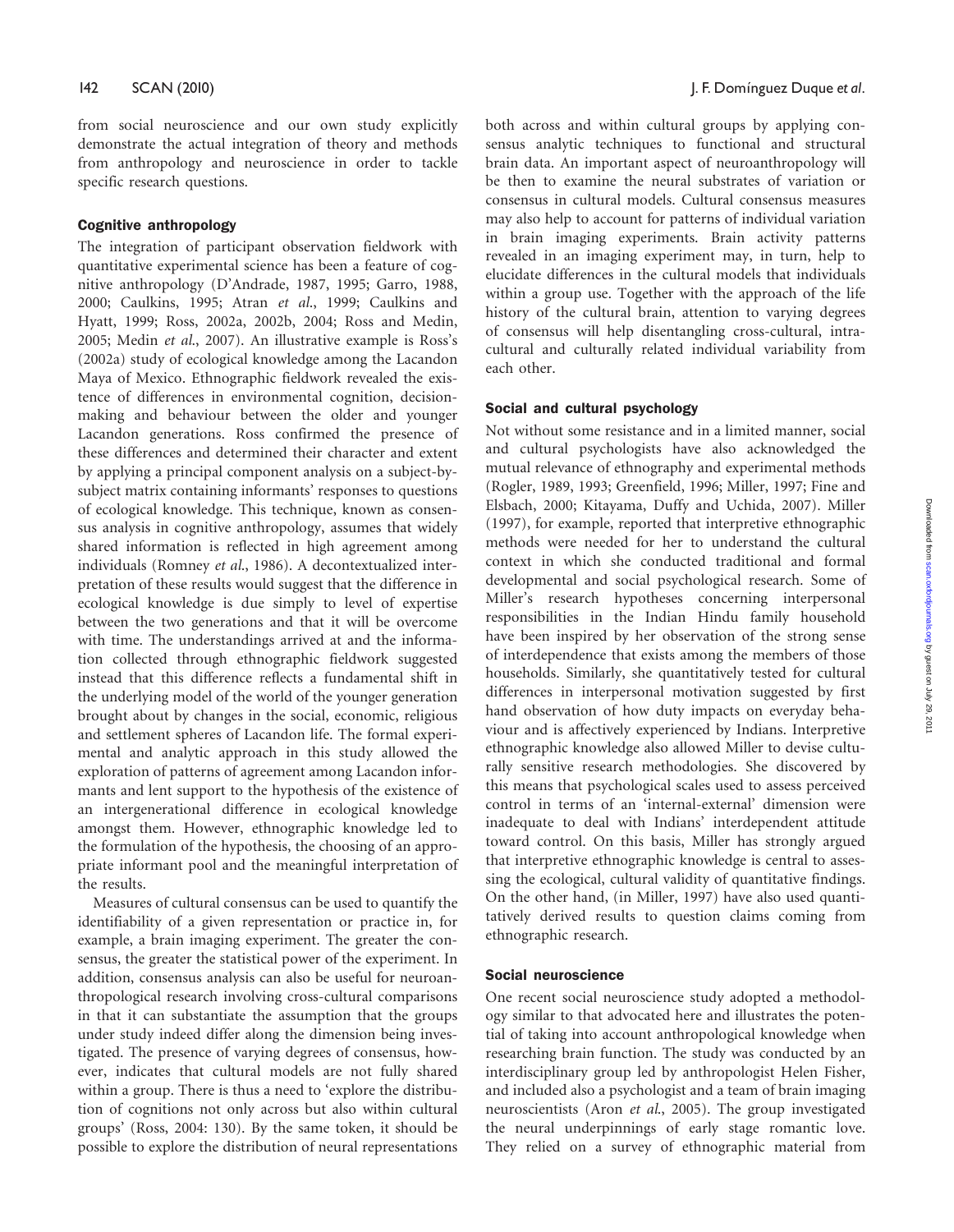166 contemporary societies (Jankowiak and Fisher, 1992) and included qualitative interviews typical of anthropological research. Each participant also completed two selfadministered questionnaires: the passionate love scale and the affect intensity measure. The survey provided evidence of attributes associated with what is known in English as romantic love in most of the societies sampled. The interviews and questionnaires indicated the range, intensity and duration of the participants' feelings. Aron and colleagues also drew on findings from physiological and behavioural psychology, which coincide with the results of the ethnographic survey regarding the indices of romantic love. These indices include very intense emotional responses such as euphoria and focused attention. The authors integrated this information with knowledge about the neurobiology of emotions and hypothesized that 'reward and motivation systems in the human brain could be involved' (327) in the experience of early stage romantic love and that this form of love may have developed from a mammalian drive to pursue preferred mates. In response to a photo of the beloved person, volunteer subjects showed brain activity in the right postero-dorsal body and medial caudate nucleus, ventral tegmental area, as well as in the left insula and putamen-globus pallidus. The activity in the nucleus accumbens, a dopamine-rich area associated with reward, correlated with intensity scores for romantic passion. Activity in the other areas, which have been implicated in reward and emotion, correlated with attractiveness and affect intensity.

#### A neuroethnography of kinship

Finally, we present a specific study that we have designed following the neuroanthropological methodology outlined in this article. Research in anthropology has revealed a great diversity in systems of classification and relationships of kin. For example, in the English kinship system (Figure 1) the consanguineal father's brother and mother's brother belong to the same category, labelled 'uncle', and are differentiated from the 'father' category. In other systems, such as the Tamil from South India, the consanguineal father and his brother are terminologically merged into the category 'appa' and differentiated from the consanguineal mother's brother who is termed 'maman'. Attitudinally, the relationship between a male and his father is considered in the English system to be distinctly different in character to that between the child and his consanguineal father's brother. In Tamil society, in contrast, these two relationships are regarded as equivalent. Furthermore, the consanguineal father and father's brother stand jurally and attitudinally in opposition to the consanguineal mother's brother. These socially constructed and approved forms of relationship have crucial importance in determining life chances and prospects for participants in all cultures. We will use the reported cross-cultural differences in kinship systems to study whether and how neural mechanisms for face recognition vary in relation to these differences.



Fig. 1 Kinship terms for males of the first ascending generation in English and Tamil.

To this end, we have embedded a brain imaging experiment investigating neural responses elicited by a face recognition task in a comparative ethnography of two communities with two different kinship systems. The genetic relationship is controlled, while the cultural kinship rule is the independent variable. Ethnographically gathered information will be combined with anthropological literature on kinship (Buchler and Selby, 1968; Lévi-Strauss, 1969; Fox, 1974; Keesing, 1975; Barnard and Good, 1984) as well as earlier neuroimaging results for facial recognition for different social categories of kin (Aron et al., 2005; Bartels and Zeki, 2000, 2004; Leibenluft et al., 2004; Nelson et al., 2001; Nitschke et al., 2004; Gobbini and Haxby, 2007) to derive spatial hypotheses. Voxel-by-voxel analysis will also be performed, which may reveal further relationship-dependent differences in neural activity. This should enable us to refine our understanding about those relationships and may guide future ethnographic enquiry.

# NEUROANTHROPOLOGY'S CONTRIBUTION

We have made reference throughout the article to the distinctive contributions neuroanthropology can make to the problem of the relationship between culture and the brain-e.g., the ethnographic study of cultural activity, research progress through the iteration of understanding and explanation, and attention to intracultural diversity and the life history of particular cultural brains. In this section, we focus on two further contributions we consider to be at the heart of neuroanthropological enquiry. While distinctive, we regard these contributions as both complementary to and dependent on the work conducted in social and cultural neuroscience. After all, in our formulation, theory and methods of research from these fields are an essential component of neuroanthropological investigations.

#### The critique of the culture concept in psychology

Cultural neuroscience's conception of culture is primarily psychological. This conception has been criticized by anthropologists (Holland and Cole, 1995; Fiske, 2002; Medin,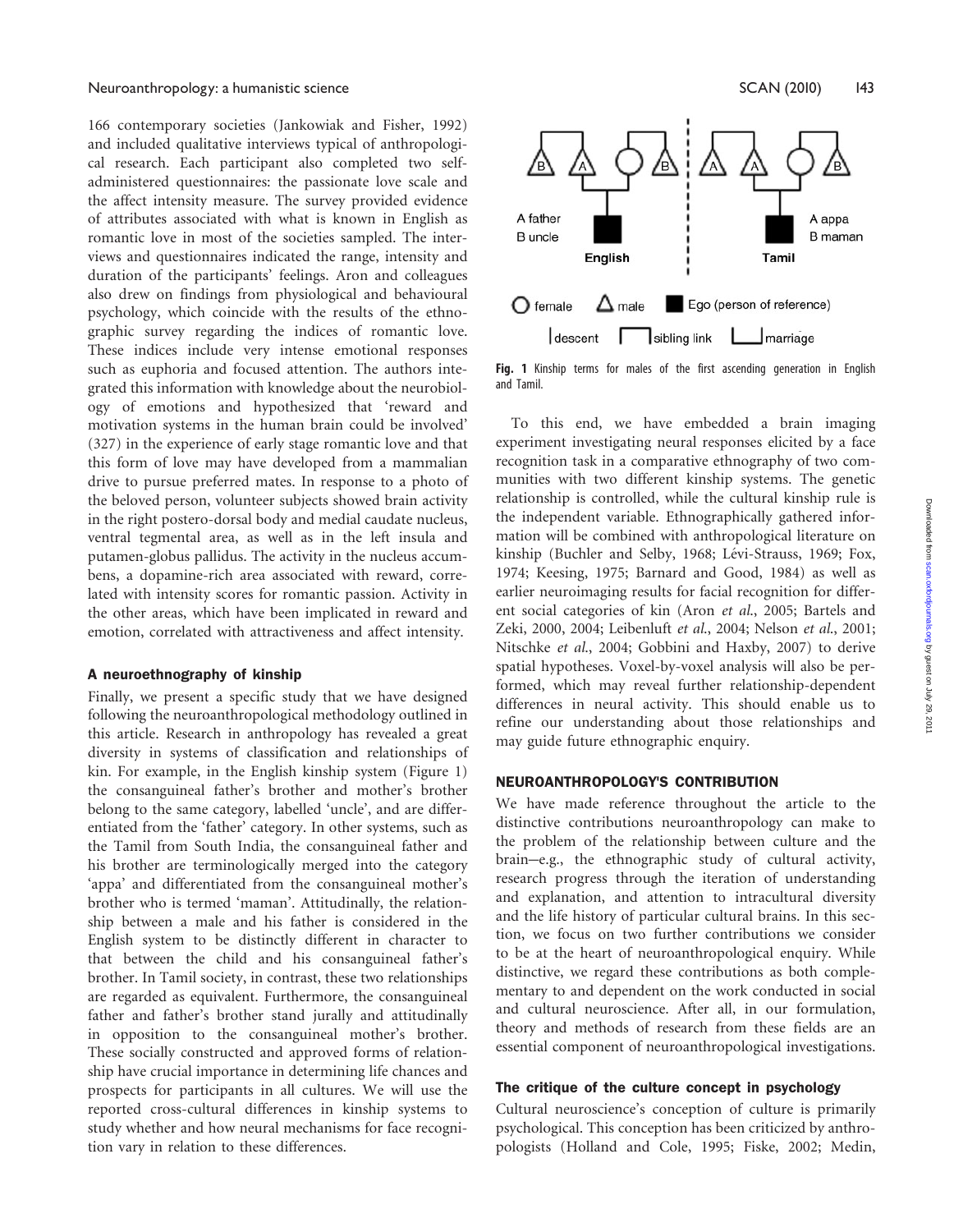Unsworth and Hirschfeld, 2007) and by psychologists with an anthropological orientation (Greenfield, 1996; Miller, 1997; Fish, 2000) in that it pre-dominantly regards culture as a variable or set of variables affecting behaviour (and in the case of cultural neuroscience the brain) and does not include culture itself among the objects of study. Conceiving of culture as unproblematic leads to causal accounts of group practices and beliefs that are reduced to broad distinctions assumed to have a unidirectional causal effect on individuals (Holland and Cole, 1995; Greenfield, 1996; Fiske, 2002; Medin, Unsworth and Hirschfeld, 2007). An example is the individualism/collectivism dichotomy used widely in cross-cultural psychology (Markus and Kitayama, 1991; Triandis, 1995; Oyserman et al., 2002) and more recently in cultural neuroscience (Gutchess et al., 2006; Goh et al., 2007; Hedden et al., 2008; Chiao et al., 2009; Chiao et al., 2008). In consequence, the actual social processes by which cultural knowledge is constituted escape examination. Rather than characterizing how individualistic or collectivistic an individual or a group may be, a process perspective on culture applied to the individualism/ collectivism constructs has led to the recognition that they can be even strategically integrated by an individual to handle different aspects of the same situation (Greenfield, 1996). Such a perspective has also suggested that the individualism and collectivism constructs conflate (and we would say confound) different types of autonomy and sociality respectively (Fiske, 2002; see also Greenfield, 1996). Evidence from ethnography indicates, in addition, that these different types of autonomy (and sociality) do not positively correlate with each other and therefore may not be subsumed under a single variable (Fiske, 2002).

To understand the bi-directional relationship between culture and the brain, rather than merely the after effects of culture on the brain, we need to elucidate the socio-cultural processes by which cultural knowledge is constituted. Such an understanding is offered by an anthropological perspective, together with a conception of culture as the medium, the environment of activity within which individuals are embedded. From this perspective, cultural cognitive and neural mechanisms cannot be adequately accounted for simply in terms of individual variables. They can be better described as occurring in an emergent and distributed manner in a population (Hutchins, 1995; Medin et al., 2007). Whilst culture may often have to be treated in experimental settings as an independent variable having an 'effect' on the individual as the dependent variable, this should generally be combined with an attempt to unpack it (Whiting, 1976) into component cultural meanings and practices, and the social processes at work. In our kinship study, for example, we have unpacked the cultural grouping variable into kinship relationships between people fulfilling different kinship roles. Our aim is to capture the relationships between the many components that constitute the domain of cultural activity we are interested in, rather

than assess the effects of a putatively cultural variable. This approach is better suited to culture's system and process nature (Greenfield, 1996; Fiske, 2002), which can also be quantitatively assessed by means of techniques like consensus and correlation analysis, and longitudinal studies, mentioned above, as well as structural equation modelling, and analyses of covariance structures (Greenfield, 1996). All of these techniques make it possible to examine the relationships between cultural elements and processes. Note, however, that the initial identification and characterization of these elements and processes is eminently a qualitative affair. For this reason, research strategies like direct or participant observation are essential.

# The 'distinct worlds' problem

Consistent with culture being constructed and negotiated, ethnographic fieldwork and the interpretation of cultures do not lead to an unproblematic, objective and transparent annotation of events. On the contrary, fieldwork is unavoidably mediated by the cultural lenses of both the researcher and the people under study, both of whom live in 'distinct worlds, not merely the same world with different labels attached' (Sapir, 1949: 162; emphasis added). Furthermore, the knowledge derived from such fieldwork is the product of the negotiation of contested meanings, which takes place not only between researchers themselves but also between researchers and the people under study. Far from simply being observers and observed, researchers and those being studied are engaged in a very active dialog motivated by their own agendas and interests (Geertz, 1973; Dwyer, 1977; Clifford, 1986, 1988; Hastrup, 1990, 1992).

The 'distinct worlds' problem is compounded in crosscultural comparisons because ethnographers deal with the worlds of meaning associated with not one but two or more cultural traditions. It is questionable how adequately the constructs used by ethnographers (or indeed psychologists and neuroscientists) to designate phenomena within their scope of study reflect meaningful phenomena within the worlds of experience of those studied. A neuroanthropological perspective could be seen as vital to detect and minimize the projection of researchers' own cultural values and the biases associated with their fields of study onto the cultural groups under consideration. This can be achieved by complementing, statistical analyses of cross-cultural measurement bias using latent factor analytic procedures (Poortinga, 1989) with critical theory (Foucault, 1972, 1977; Bohman, 2003a, 2003b) and reflexive ethnography (Geertz, 1973; Asad, 1986; Clifford and Marcus, 1986; Clifford, 1988; Hastrup, 1990). By historically, socially and politically contextualizing the circumstances under which enquiry takes place, these latter two approaches can expose biases in researchers' assumptions and lack of cross-cultural validity in their constructs, theories and findings. Another legitimate anthropological alternative is not to rely so much on cross-cultural comparisons. A great deal of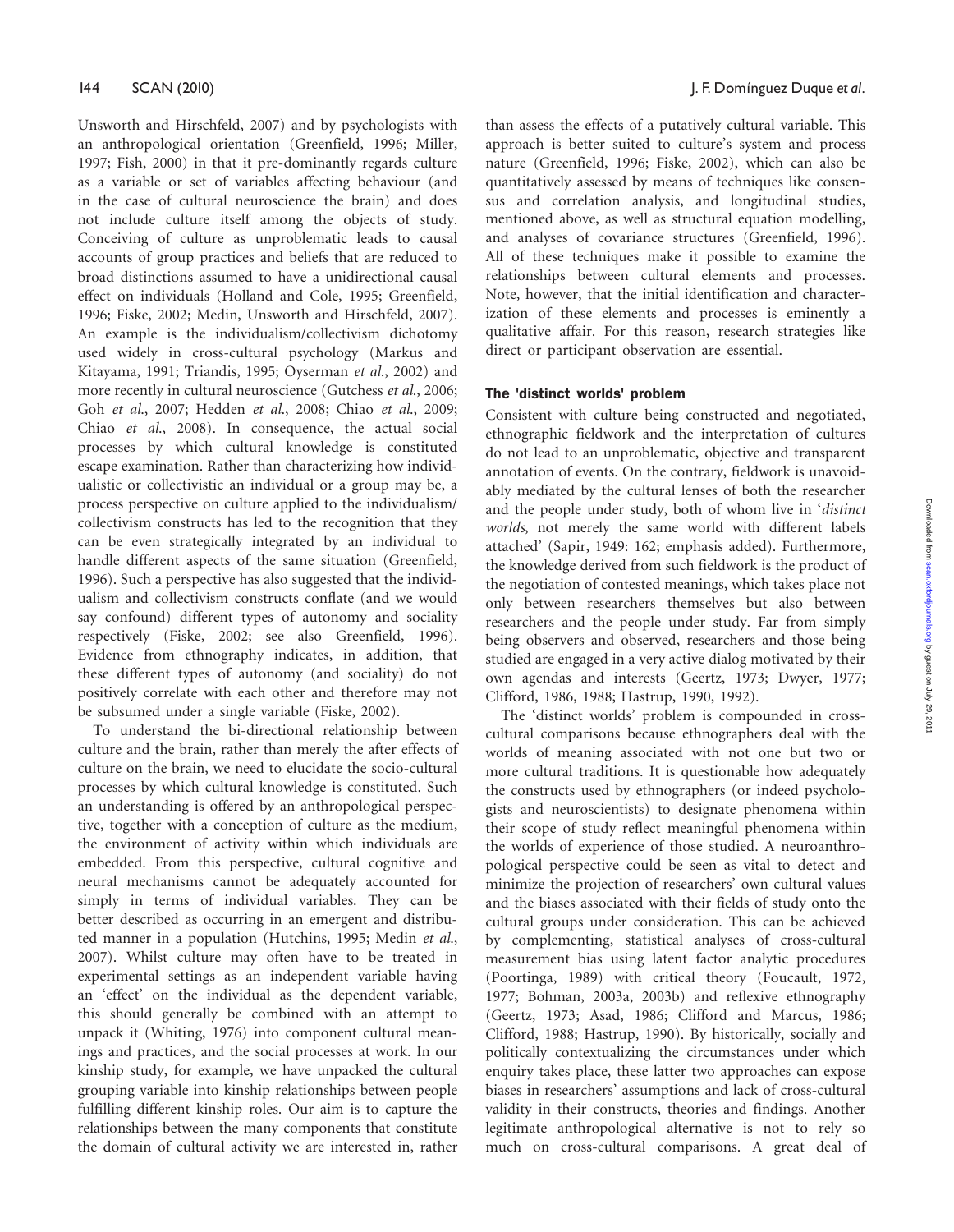anthropological research is not comparative. If comparisons are to be carried out, a viable option is not to directly compare the same task across different cultures but to make comparisons at higher theoretical levels (also suggested by Greenfield, 1996).

#### CONCLUDING REMARKS

While published examples of the methodology introduced in this article have not yet been applied to the study of culture–brain interactions, we believe that it holds great promise for this purpose. Of course, not every future study has to conform to every detail of the methodology: some studies may focus on generalizations rather than particularities; others may look into species-wide features instead of cross- and within-cultural variation; some other studies might not have an ethnographic phase at all and instead be experiments derived from the available ethnographic, archaeological and paleoanthropological, records-yet another powerful reason to integrate anthropology into the study of culture–brain interactions given these records' remarkably broad range and depth. Any studies exploring the culture–brain nexus that are motivated by an anthropological understanding of culture and its relationship with the individual or the methodology we have outlined, may be considered to be of neuroanthropological character.

We regard such investigations to be intimately linked with social and cultural neuroscience, as they integrate experimental strategies from the latter with ethnographic research. In the final analysis, we regard these fields of enquiry as addressing in complementary and mutually informative ways the eminently anthropological question who we are.

#### Conflict of Interest

None declared.

#### REFERENCES

- Abu-Lughod, L. (1991). Writing against culture. In: Fox, R.G., editor. Recapturing Anthropology: Working in the Present. Santa Fe: School of American Research Press (Distributed by The University of Washington Press), pp. 137–62.
- Aron, A., Fisher, H., Mashek, D.J., Strong1, G., Li, H., Brown, L.L. (2005). Reward, motivation, and emotion systems associated with early stage intense romantic love. Journal of Neurophysiology, 94, 327–37.
- Asad, T. (1986). The concept of cultural translation in british social anthropology. In: Clifford, J., Marcus, G.E., editors. Writing Culture. The Poetics and Politics of Ethnography. Berkeley: University of California Press, pp. 141–64.
- Atran, S., Medin, D., Ross, N., Lynch, E., Coley, J., Ucan Ek', E. (1999). Folkecology and commons management in the Maya Lowlands. Proceedings of the National Academy of Sciences, USA, 96, 7598–603.
- Barnard, A., Good, A. (1984). Research Practices in the Study of Kinship. London: Academic Press.
- Bartels, A., Zeki, S. (2000). The neural basis of romantic love. NeuroReport, 11, 3829–34.
- Bartels, A., Zeki, S. (2004). Functional brain mapping during free viewing of natural scenes. Human Brain Mapping, 21, 75–83.
- Bernard, H.R. (1998). Introduction. In: Bernard, H.R., editor. Handbook of Methods in Cultural Anthropology. Walnut Creek: AltaMira Press, pp. 9–36.
- Bertilsson, M. (2004). The elementary forms of pragmatism. on different types of abduction. European Journal of Social Theory, 7(3), 371–89.
- Bohman, J.F. (2003a). Critical theory as practical knowledge. In: Roth, P., Turner, S., editors. Blackwell Companion to the Philosophy of the Social Sciences. Oxford: Blackwell, pp. 91–109.
- Bohman, J.F. (2003b). How to make a social science practical: critical theory, pragmatism and multiperspectival theory. Millennium, 31(3), 499–524.
- Brumann, C. (1999). Writing for culture: why a successful concept should not be discarded. Current Anthropology, 40(Suppl 1), 1–27.
- Buchler, I.R., Selby, H.A. (1968). Kinship and Social Organization. An Introduction to Theory and Method. New York: Macmillan.
- Caulkins, D. (1995). High technology entrepreneurs in the peripheral regions of the united kingdom. In: Byron, R., editor. Economic Futures on the North Atlantic Margin: Selected Contributions to the Twelfth International Seminar on Marginal Regions. Aldershot: Avebury Press, pp. 287–299.
- Caulkins, D., Hyatt, S.B. (1999). Using consensus analysis to measure cultural diversity in organizations and social movements. Field Methods,  $11(1), 5-26.$
- Changeux, J.-P., Ricœur, P. (2000). What Makes Us Think? A Neuroscientist and a Philosopher Argue About Ethics, Human Nature, and the Brain. Princeton: Princeton University Press.
- Chiao, J.Y., Ambady, N. (2007). Cultural neuroscience: parsing universality and diversity across levels of analysis. In: Kitayama, S., Cohen, D., editors. Handbook of Cultural Psychology. New York: Guilford Press, pp. 237–54.
- Chiao, J.Y., Iidaka, T., Gordon, H.L., Nogawa, J., Bar, M., Aminoff, E., et al. (2008). Cultural specificity in amygdala response to fear faces. Journal of Cognitive Neuroscience, 20(12), 2167–74.
- Chiao, J.Y., Harada, T., Komeda, H., et al. (2008). Neural basis of individualistic and collectivistic views of self. Human Brain Mapping, [Epub 23 December 2009; doi:10.1002/hbm.20707].
- Chiao, J.Y., Harada, T., Komeda, H., et al. (2009). Dynamic cultural influences on neural representations of the self. Journal of Cognitive Neuroscience, [Epub 13 January 2009; doi:10.1162/jocn.2009.21192].
- Cialdini, R.B. (1980). Full-cycle social psychology. In: Bickman, L., editor. Applied Social Psychology Annual, Vol. 1. Beverly Hills: Sage, pp. 21–47.
- Clifford, J. (1986). Introduction: partial truths. In: Clifford, J., Marcus, G.E. editors. Writing Culture: The Poetics and Politics of Ethnography. Berkeley: University of California Press, pp. 1–26.
- Clifford, J. (1988). The Predicament of Culture: Twentieth–Century Ethnography, Literature, and Art. Cambridge: Harvard University Press.
- Clifford, J., Marcus, G.E., editors. (1986). Writing Culture: The Poetics and Politics of Ethnography. Berkeley: University of California Press.
- D'Andrade, R.G. (1987). Modal responses and cultural expertise. American Behavioral Scientist, 31(2), 194–202.
- D'Andrade, R.G. (1995). The Development of Cognitive Anthropology. Cambridge: Cambridge University Press.
- D'Aquili, E.G., Laughlin, C.D., McManus, J., editors. (1979). The Spectrum of Ritual. New York: Columbia University Press.
- Dominguez, D., Juan, F. (2007). Neuroanthropology: The Combined Anthropological and Neurobiological Study of Cultural Activity. The University of Melbourne: PhD Thesis.
- Draganski, B., May, A. (2008). Training–induced structural changes in the adult human brain. Behavioural Brain Research, 192, 137–42.
- Draganski, B., Gaser, C., Busch, V., Schuierer, G., Bogdahn, U., May, A. (2004). Neuroplasticity: changes in grey matter induced by training. Nature, 427(6972), 311–2.
- Draganski, B., Gaser, C., Kempermann, G., Kuhn, H.G., Winkler, J., Buchel, C., et al. (2006). Temporal and spatial dynamics of brain structure changes during extensive learning. Journal of Neuroscience, 26(23), 6314–7.
- Dwyer, K. (1977). On the dialogic of field work. Dialectical Anthropology, 2, 143–51.
- Fine, G.A., Elsbach, K.D. (2000). Ethnography and experiment in social psychological theory building: tactics for integrating qualitative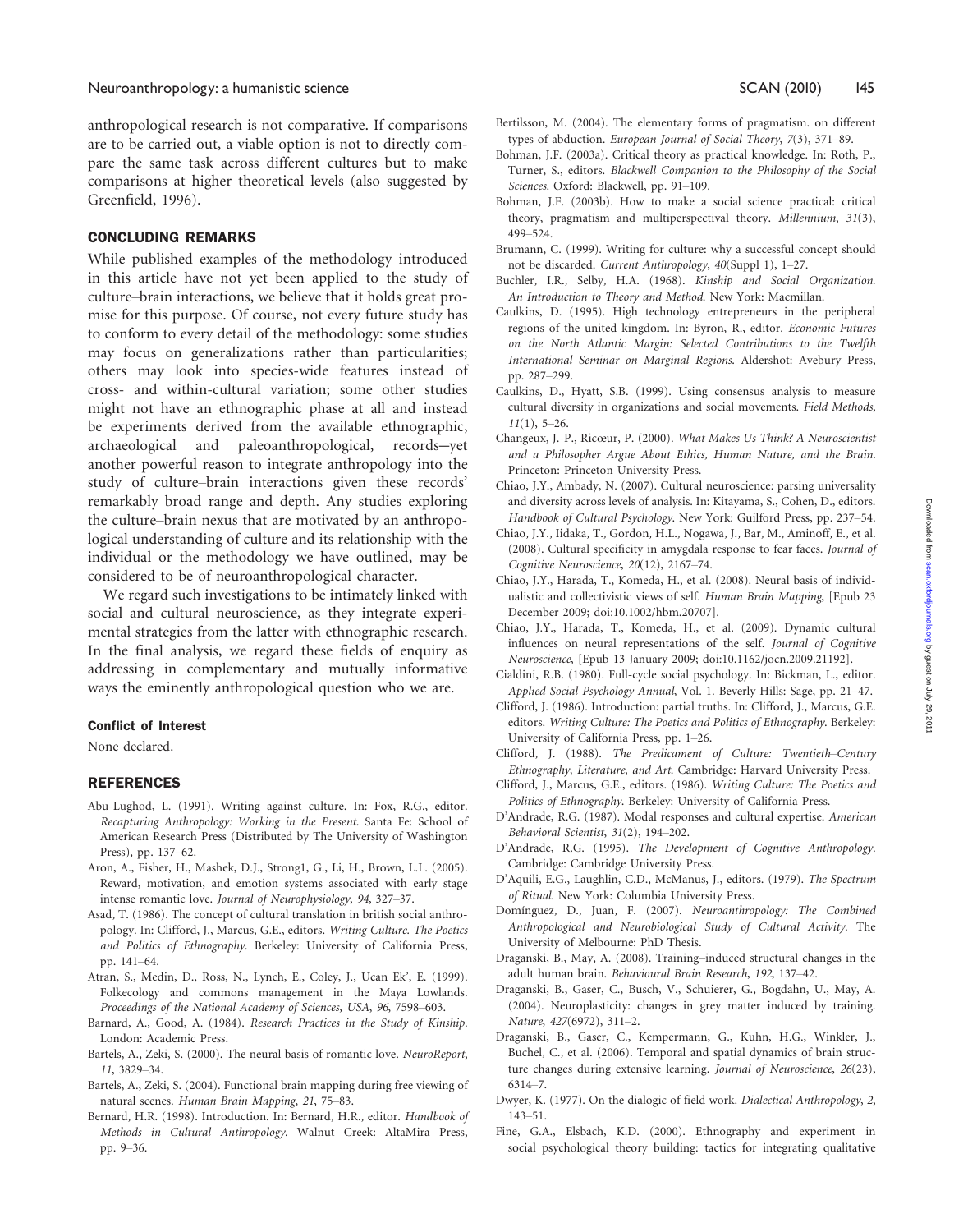field data with quantitative lab data. Journal of Experimental Social Psychology, 36(1), 51–76.

- Fish, J.M. (2000). What anthropology can do for psychology: facing physics envy, ethnocentrism, and a belief in ''Race''. American Anthropologist, 102(3), 552–63.
- Fiske, A.P. (2002). Using individualism and collectivism to compare cultures–a critique of the validity and measurement of the constructs: comment on Oyserman et al. (2002). Psychological Bulletin, 128(1), 78–88.
- Folkecology and commons management in the Maya Lowlands. Proceedings of the National Academy of Sciences, USA, 96, 7598–603.
- Foucault, M. (1972). The Archaeology of Knowledge. Sheridan Smith A. translator. New York: Harper and Row.
- Foucault, M. (1977). Discipline and Punish. Sheridan Smith A. translator. New York: Pantheon.
- Fox, R. (1974). Kinship and Marriage: An Anthropological Perspective. Harmondsworth: Penguin.
- Fox, R.G. (1995). Cultural dis–integration and the invention of new peacefares. In: Schneider, J., Rapp, R., editors. Articulating Hidden Histories. Berkeley: University of California Press, pp. 275–90.
- Garro, L.C. (1988). Explaining high blood pressure: variation in knowledge about illness. American Ethnologist, 15(1), 98–119.
- Garro, L.C. (2000). Remembering what one knows and the construction of the past: a comparison of cultural consensus theory and cultural schema theory. Ethos, 28(3), 275–319.
- Geertz, C. (1973). The Interpretation of Cultures. New York: Basic Books.
- Giddens, A. (1984). The Constitution of Society: Outline of the Theory of Structuration. Cambridge: Polity.
- Ginzburg, C. (1983). Clues: morelli, freud and sherlock holmes. In: Eco, U., Sebeok, T.A., editors. The sign of three: Dupin, Holmes, Peirce. Bloomington: Indiana University Press, pp. 81–118.
- Gobbini, M.I., Haxby, J.V. (2007). Neural systems for recognition of familiar faces. Neuropsychologia, 45, 32–41.
- Goh, J., Chee, M.W., Tan, J.C., Venkatraman, V., Hebrank, A., Leshikar, E.D., et al. (2007). Age and culture modulate object processing and object–scene binding in the ventral visual area. Cognitive, Affective and Behavioral Neuroscience, 7(1), 44–52.
- Goody, J. (1994). Culture and its boundaries: a european view. In: Borofsky, R., editor. Assessing Cultural Anthropology. New York: McGraw–Hill, pp. 250–61.
- Greenfield, P.M. (1996). Culture as process: empirical methodology for cultural psychology. In: Berry, J.W., Poortinga, Y., Pandey, S., editors. Handbook of Cross-Cultural Psychology, Vol. 1 (Theory and Method). Boston: Allyn and Bacon, pp. 301–46.
- Gutchess, A., Welsh, R.C., Boduroglu, A., Park, D.C. (2006). Cultural differences in neural function associated with object processing. Cognitive, Affective, and Behavioral Neuroscience, 6(2), 102–9.
- Han, S., Northoff, G. (2008). Culture-sensitive neural substrates of human cognition: a transcultural neuroimaging approach. Nature Reviews Neuroscience, 9, 646–54.
- Han, S., Mao, L., Gu, X., Zhu, Y., Ge, J., Ma, Y. (2008). Neural consequences of religious belief on self–referential processing. Social Neuroscience, 3, 1–15.
- Hastrup, K. (1990). The ethnographic present: a reinvention. Cultural Anthropology, 5(1), 45–61.
- Hastrup, C. (1992). Writing ethnography: state of the art. In: Oakley, J., Callaway, H., editors. Anthropology and Autobiography. London: Routledge, pp. 207–35.
- Hedden, T., Ketay, S., Aron, A., Markus, H.R., Gabrieli, D.E. (2008). Cultural influences on neural substrates of attentional control. Psychological Science, 19, 12–7.
- Hoeft, F., Meyler, A., Hernandez, A., Juel, C., Taylor-Hill, H., Martindale, J., et al. (2007). Functional and morphometric brain dissociation between dyslexia and reading ability. Proceedings of the National Academy of Sciences, USA, 104(10), 4234–9.
- Holland, D., Cole, N. (1995). Between discourse and schema: reformulating a cultural–historical approach to culture and mind. Anthropology and Education Quarterly, 26(4), 475–89.

Hutchins, E. (1995). Cognition in the Wild. Cambridge: MIT Press.

- Jankowiak, W.R., Fischer, E.F. (1992). A cross-cultural perspective on romantic love. Ethnology, 31(2), 149–55.
- Keesing, R.M. (1975). Kin Group and Social Structure. New York: Holt Rinehart and Winston.
- Keesing, R.M. (1994). Theories of culture revisited. In: Borofsky, R., editor. Assessing Cultural Anthropology. New York: McGraw–Hill, pp. 250–61.
- Kitayama, S., Duffy, S., Uchida, Y. (2007). Self as cultural mode of being. In: Kitayama, S., Cohen, D., editors. Handbook of Cultural Psychology, Ch. 6. New York: Guilford Press, pp. 136–74.
- Kobayashi, C., Glover, G.H., Temple, E. (2006). Cultural and linguistic influence on neural bases of 'theory of mind': an fMRI study with japanese bilinguals. Brain and Language, 98, 210–20.
- Kobayashi, C., Glover, G.H., Temple, E. (2007). Cultural and linguistic effects on neural bases of 'theory of mind' in american and japanese children. Brain Research, 1164, 95–107.
- Koepping, K. (1995). Enlightenment and romanticism in the work of Adolf Bastian. In: Vermeulen, H.F. et al. editors. Fieldwork and Footnotes: Studies in the History of European Anthropology. London: Routledge.
- Laughlin, C.D., d'Aquili, E.G. (1974). Biogenetic structuralism. New York: Columbia University Press.
- Laughlin, C.D., McManus, J., d'Aquili, E.G. (1990). Brain, Symbol and Experience: Toward a Neurophenomenology of Human Consciousness. Boston: New Science Library.
- Leibenluft, E., Gobbini, M.I., Harrison, T., Haxby, J.V. (2004). Mothers' neural activation response to pictures of their children and other children. Biological Psychiatry, 56, 225–32.
- Lende, D.H., Downey, G.J., chairs. (2008). The encultured brain: neuroanthropology and interdisciplinary engagement. Invited Session. American Anthropological Association 107th Annual meeting. Inclusion, Collaboration and Engagement. Program. Arlington: American Anthropological Association.
- Lévi-Strauss, C. (1969). The Elementary Structures of Kinship. Boston: Beacon Press.
- Lewis, E.D. (unpublished data). The Evolution of Consciousness, Language and Mind. Manuscript delivered at undergraduate lecture series in 2002, The University of Melbourne.
- Markus, H., Kitayama, S. (1991). Culture and the self: implication for cognition, emotion and motivation. Psychological Review, 98, 224–53.
- Mechelli, A., Crinion, J.T., Noppeney, U., O'Doherty, J., Ashburner, J., Frackowiak, R.S., et al. (2004). Neurolinguistics: structural plasticity in the bilingual brain. Nature, 431, 757.
- Medin, D.L., Unsworth, S.J., Hirschfeld, L. (2007). Culture, categorization, and reasoning. In: Kitayama, S., Cohen, D., editors. Handbook of Cultural Psychology, Ch. 25. New York: Guilford Press, pp. 615–44.
- Miller, J. (1997). The interdependence of interpretive ethnographic and quantitative psychological methodologies in cultural psychology. Ethos, 25(2), 164–76.
- Morrison, S.J., Demorest, S.M., Aylward, E.H., Cramer, S.C., Maravilla, K.R. (2003). fMRI investigation of cross-cultural music comprehension. NeuroImage, 20, 378–84.
- Nan, Y., Knösche, T.R., Friederici, A.D. (2006). the perception of musical phrase structure: a cross–cultural ERP study. Brain Research, 1094, 179–91.
- Nan, Y., Knösche, T.R., Zysset, S., Friederici, A.D. (2008). Cross-cultural music phrase processing: an fMRI study. Human Brain Mapping, 29, 312–28.
- Nelson, E.E., Nitschke, J.B, Rusch, B.D., et al. (2001). Motherly Love: An fMRI Study of Mothers Viewing Pictures of their Infants. Neuroimage, 13, 450.
- Nitschke, J.B., Nelson, E.E., Rusch, B.D., Fox, A.S., Oakes, T.R., Davidson, R.J. (2004). Orbitofrontal cortex tracks positive mood in mothers viewing pictures of their newborn infants. Neuroimage, 21, 583–92.